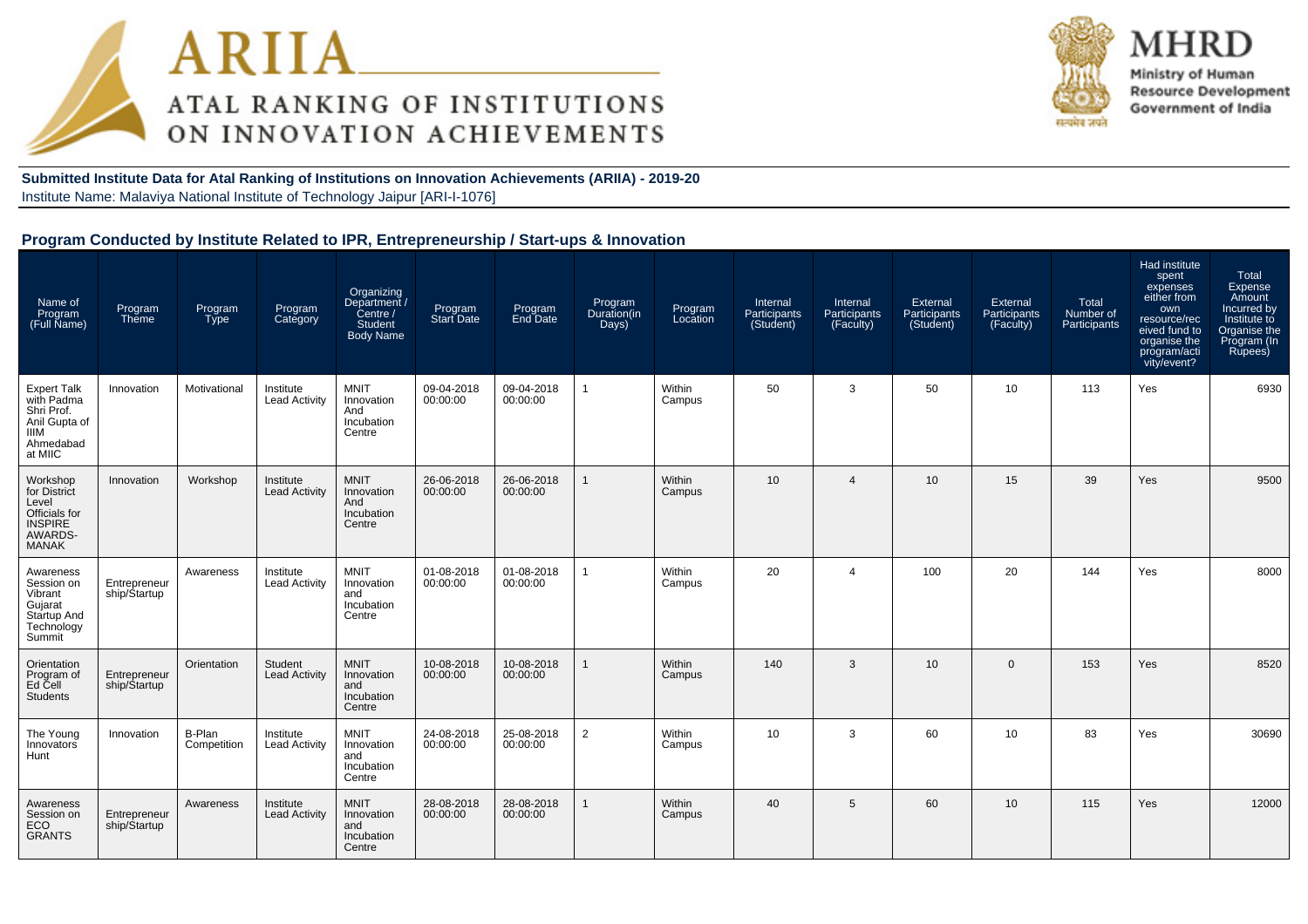## **Program Conducted by Institute Related to IPR, Entrepreneurship / Start-ups & Innovation**

| Startup<br>Sutra (The<br>true sign of<br>Intelligence<br>is not<br>knowledge<br>but<br>imagination)               | Entrepreneur<br>ship/Startup | Motivational<br>Speak | Student<br><b>Lead Activity</b>   | <b>MNIT</b><br>Innovation<br>and<br>Incubation<br>Centre | 27-10-2018<br>00:00:00 | 27-10-2018<br>00:00:00 | $\mathbf{1}$   | Within<br>Campus        | 120         | 5              | 20 | 5              | 150 | Yes | 7580   |
|-------------------------------------------------------------------------------------------------------------------|------------------------------|-----------------------|-----------------------------------|----------------------------------------------------------|------------------------|------------------------|----------------|-------------------------|-------------|----------------|----|----------------|-----|-----|--------|
| <b>JOSH</b><br><b>TALKS</b><br>(Inculcating<br>an<br>Entrepreneur<br>ial Spirit in<br>the Youth of<br>India).     | Entrepreneur<br>ship/Startup | Motivational<br>Speak | Student<br><b>Lead Activity</b>   | <b>MNIT</b><br>Innovation<br>and<br>Incubation<br>Centre | 15-11-2018<br>00:00:00 | 15-11-2018<br>00:00:00 | 1              | <b>Within</b><br>Campus | 150         | 3              | 10 | $\mathbf 0$    | 163 | Yes | 4500   |
| <b>DST</b><br><b>INSPIRE</b><br>Awards-<br>MANAK<br>Mentoring<br>Session                                          | Entrepreneur<br>ship/Startup | Demo-day              | Institute<br><b>Lead Activity</b> | <b>MNIT</b><br>Innovation<br>and<br>Incubation<br>Centre | 20-11-2018<br>00:00:00 | 21-11-2018<br>00:00:00 | $\overline{2}$ | Within<br>Campus        | 10          | 5              | 40 | 5              | 60  | Yes | 74118  |
| Intellectual<br>Property<br>Right<br>Awareness<br>Seminar By<br>Pooja Kumar                                       | <b>IPR</b>                   | Seminar               | Institute<br><b>Lead Activity</b> | <b>MNIT</b><br>Innovation<br>And<br>Incubation<br>Centre | 08-01-2019<br>00:00:00 | 08-01-2019<br>00:00:00 | 1              | Within<br>Campus        | 50          | 3              | 10 | $\overline{1}$ | 64  | Yes | 9092   |
| Expert Talk<br>With Juan<br>Vicen<br>Balaguer                                                                     | Entrepreneur<br>ship/Startup | Mentoring<br>Session  | Institute<br><b>Lead Activity</b> | <b>MNIT</b><br>Innovation<br>And<br>Incubation<br>Centre | 09-01-2019<br>00:00:00 | 09-01-2019<br>00:00:00 | 1              | Within<br>Campus        | 50          | 3              | 5  | $\mathbf 0$    | 58  | Yes | 5000   |
| Startup<br>Saturday<br>(Scaling up<br>your startup<br>idea)                                                       | Entrepreneur<br>ship/Startup | Motivational<br>Speak | Student<br><b>Lead Activity</b>   | <b>MNIT</b><br>Innovation<br>And<br>Incubation<br>Centre | 19-01-2019<br>00:00:00 | 19-01-2019<br>00:00:00 | $\mathbf{1}$   | Outside<br>Campus       | 20          | 3              | 20 | $\mathbf 0$    | 43  | Yes | 2000   |
| MNIT-IEEE<br>Startup<br>Conclave                                                                                  | Entrepreneur<br>ship/Startup | Seminar               | Institute<br><b>Lead Activity</b> | <b>MNIT</b><br>Innovation<br>And<br>Incubation<br>Centre | 19-01-2019<br>00:00:00 | 19-01-2019<br>00:00:00 | 1              | Within<br>Campus        | 30          | 10             | 10 | $\overline{2}$ | 52  | Yes | 40000  |
| Innocity<br>Boaster with<br>startup oasis                                                                         | Entrepreneur<br>ship/Startup | Innovation<br>Contest | Institute<br><b>Lead Activity</b> | <b>MNIT</b><br>Innovation<br>And<br>Incubation<br>Centre | 01-02-2019<br>00:00:00 | 01-02-2019<br>00:00:00 | $\mathbf{1}$   | <b>Within</b><br>Campus | 5           | 3              | 14 | $\overline{2}$ | 24  | Yes | 3000   |
| Innovative<br>Techniques<br>for<br>Corporate<br>Excellence<br>(Talent And<br>Carrier<br>Progression<br>Programme) | Entrepreneur<br>ship/Startup | Workshop              | Institute<br><b>Lead Activity</b> | <b>MNIT</b><br>Innovation<br>And<br>Incubation<br>Centre | 18-02-2019<br>00:00:00 | 24-02-2019<br>00:00:00 | $\overline{7}$ | Within<br>Campus        | $\mathbf 0$ | $\overline{4}$ | 8  | $\overline{7}$ | 19  | Yes | 323027 |
| Startup<br>Saturday (0-<br>100<br>customer<br>and beyond)                                                         | Entrepreneur<br>ship/Startup | Motivational<br>Speak | Student<br>Lead Activity          | <b>MNIT</b><br>Innovation<br>And<br>Incubation<br>Centre | 23-02-2019<br>00:00:00 | 23-02-2019<br>00:00:00 | $\mathbf{1}$   | Within<br>Campus        | 25          | 3              | 10 | $\overline{2}$ | 40  | Yes | 2000   |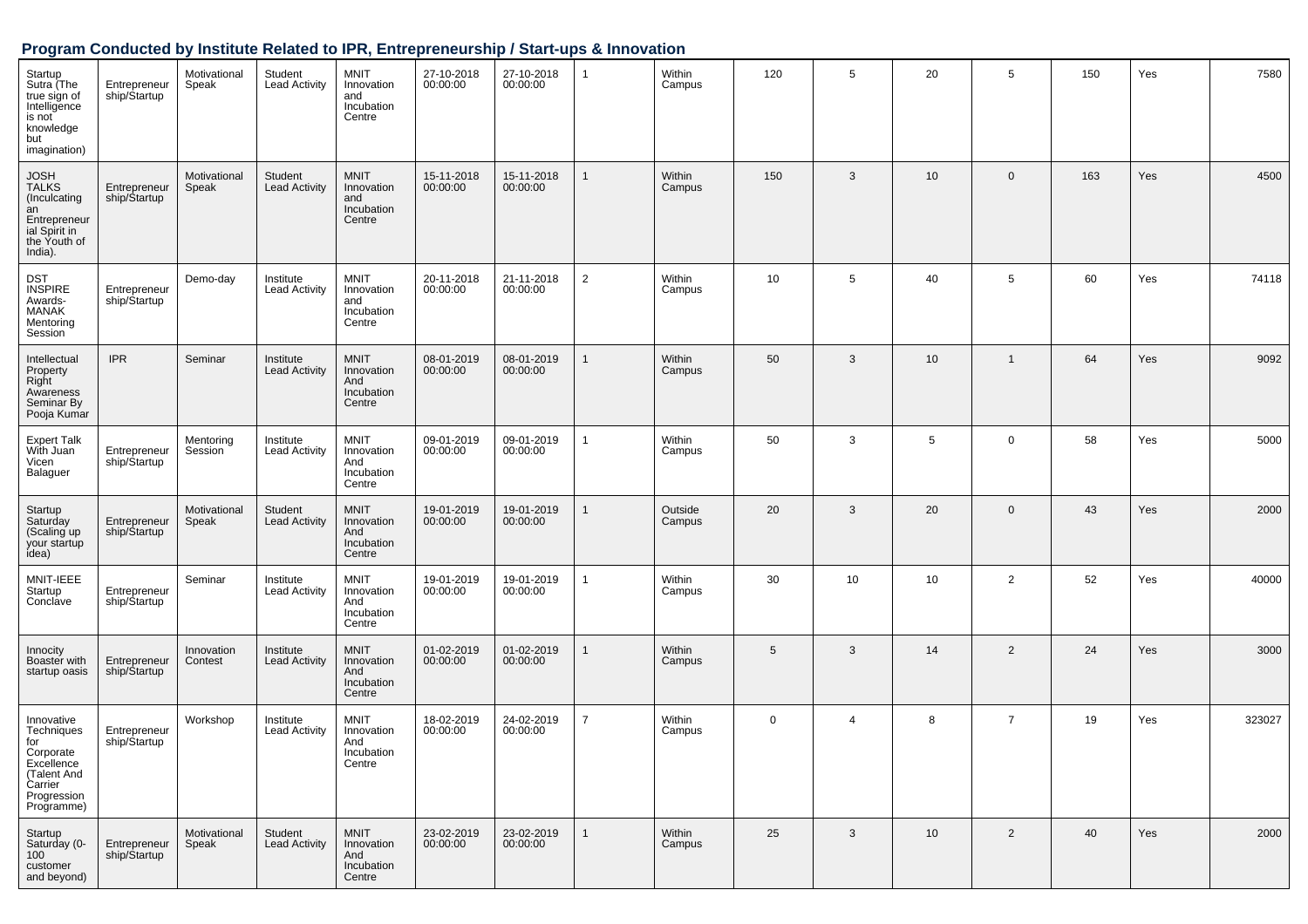#### **Program Conducted by Institute Related to IPR, Entrepreneurship / Start-ups & Innovation**

| Investor<br>Meet with<br>Mr. Sunil<br>Mishra,<br>Founder and<br>CEO Imbibe<br>Consultancy<br>Services | Entrepreneur<br>ship/Startup                | Innovation<br>Contest   | Institute<br><b>Lead Activity</b> | <b>MNIT</b><br>Innovation<br>And<br>Incubation<br>Centre | 26-03-2019<br>00:00:00 | 26-03-2019<br>00:00:00 |   | Within<br>Campus | $\mathbf{b}$ | 3              | $\Omega$    | $\Omega$ | 8  | Yes | 12000  |
|-------------------------------------------------------------------------------------------------------|---------------------------------------------|-------------------------|-----------------------------------|----------------------------------------------------------|------------------------|------------------------|---|------------------|--------------|----------------|-------------|----------|----|-----|--------|
| FDP on<br>Innovative<br>Techniques<br>for<br>Enhancing<br>Entrepreneur<br>ship Culture                | IPR,<br>Innovation                          | Workshop                | Institute<br><b>Lead Activity</b> | <b>MNIT</b><br>Innovation<br>And<br>Incubation<br>Centre | 25-03-2019<br>00:00:00 | 29-03-2019<br>00:00:00 | 5 | Within<br>Campus | $\mathbf 0$  | $\overline{2}$ | 0           | 20       | 22 | Yes | 100000 |
| Startup<br>Saturday<br>(Building a<br>Wow<br>Product)                                                 | Entrepreneur<br>ship/Startup                | Motivational<br>Speak   | Institute<br><b>Lead Activity</b> | <b>MNIT</b><br>Innovation<br>And<br>Incubation<br>Centre | 30-03-2019<br>00:00:00 | 30-03-2019<br>00:00:00 |   | Within<br>Campus | 20           | 3              | 25          | $\Omega$ | 48 | Yes | 2000   |
| Aspire<br>Business<br>Quiz                                                                            | Entrepreneur<br>ship/Startup,<br>Innovation | <b>Business</b><br>Quiz | Student<br><b>Lead Activity</b>   | ED Cell<br><b>MNIT</b>                                   | 01-02-2019<br>00:00:00 | 02-02-2019<br>00:00:00 | 2 | Within<br>Campus | 50           | 3              | $\mathbf 0$ | $\Omega$ | 53 | Yes | 25895  |

Participation / Representation of Students and (or) Faculties in Events / Programs related to IPR, entrepreneurship / Start-ups & Innovation organized by repute external<br>institutions or agencies at national or internationa

| Name of<br>Program<br>(Full Name)                                                | Program<br>Theme | Program<br>Type   | Organizing<br>Agency /<br>Institute<br>Name              | Organizing<br>Agency Type | Program<br>Start Date  | Program<br>End Date    | Program<br>Duration(in<br>Days) | Participants<br>(Students) | Participants<br>(Faculty) | Total<br>Number of<br>Participants | Awards/Rec<br>ognitions/Ac<br>hievements | Award /<br>Position /<br>Recognition<br>Secured | Title of<br>Innovation<br>Start-up<br>Secured the<br>Award /<br>Recognition | Had institute<br>spent<br>expenses<br>either from<br>own<br>resource/rec<br>eived fund<br>towards<br>sending<br>delegation to<br>participate/re<br>present the<br>program/acti<br>vity/event? | Total<br>Expense<br>Amount<br>Incurred by<br>Institute? (In<br>Rupees) |
|----------------------------------------------------------------------------------|------------------|-------------------|----------------------------------------------------------|---------------------------|------------------------|------------------------|---------------------------------|----------------------------|---------------------------|------------------------------------|------------------------------------------|-------------------------------------------------|-----------------------------------------------------------------------------|-----------------------------------------------------------------------------------------------------------------------------------------------------------------------------------------------|------------------------------------------------------------------------|
| Symposium<br>on Raising<br>Awareness<br>on<br>Intellectual<br>Property<br>Rights | <b>IPR</b>       | Symposium         | Manipal<br>University<br>Jaipur,<br>Rajasthan-<br>303007 | Educational<br>Institute  | 12-01-2019<br>00:00:00 | 12-01-2019<br>00:00:00 |                                 |                            |                           |                                    | <b>No</b>                                | $\cdots$                                        | $--$                                                                        | Yes                                                                                                                                                                                           | 1000                                                                   |
| CII<br>Delegation<br>on<br>Innovation<br>And<br>Entrepreneur<br>ship to UK       | <b>IPR</b>       | Exposure<br>visit | Confederatio<br>n of Indian<br>Industry                  | Non-Govt.<br>Agencies     | 07-04-2019<br>00:00:00 | 13-04-2019<br>00:00:00 | $\overline{7}$                  |                            |                           |                                    | <b>No</b>                                | $---$                                           | $---$                                                                       | Yes                                                                                                                                                                                           | 329293                                                                 |

**Courses on Innovation, IPR and Entrepreneurship Development Offered During the Academic Period 2018-19**

| Title of Course/Subject<br>Offered <sup>1</sup> | <b>Program Theme</b> | Type of Course | Level of Course | <b>Program Start</b><br><b>Date</b> | Program End<br>Date | <b>Program</b><br>Duration(in<br>Days) | Mode of Delivery | Total Enrolment<br>Number | Total Number of<br><b>Students</b><br>Completed <sup>1</sup> | <b>Total Numbers of</b><br>Contact Hours of<br>Course |
|-------------------------------------------------|----------------------|----------------|-----------------|-------------------------------------|---------------------|----------------------------------------|------------------|---------------------------|--------------------------------------------------------------|-------------------------------------------------------|
|                                                 |                      |                |                 |                                     |                     |                                        |                  |                           |                                                              |                                                       |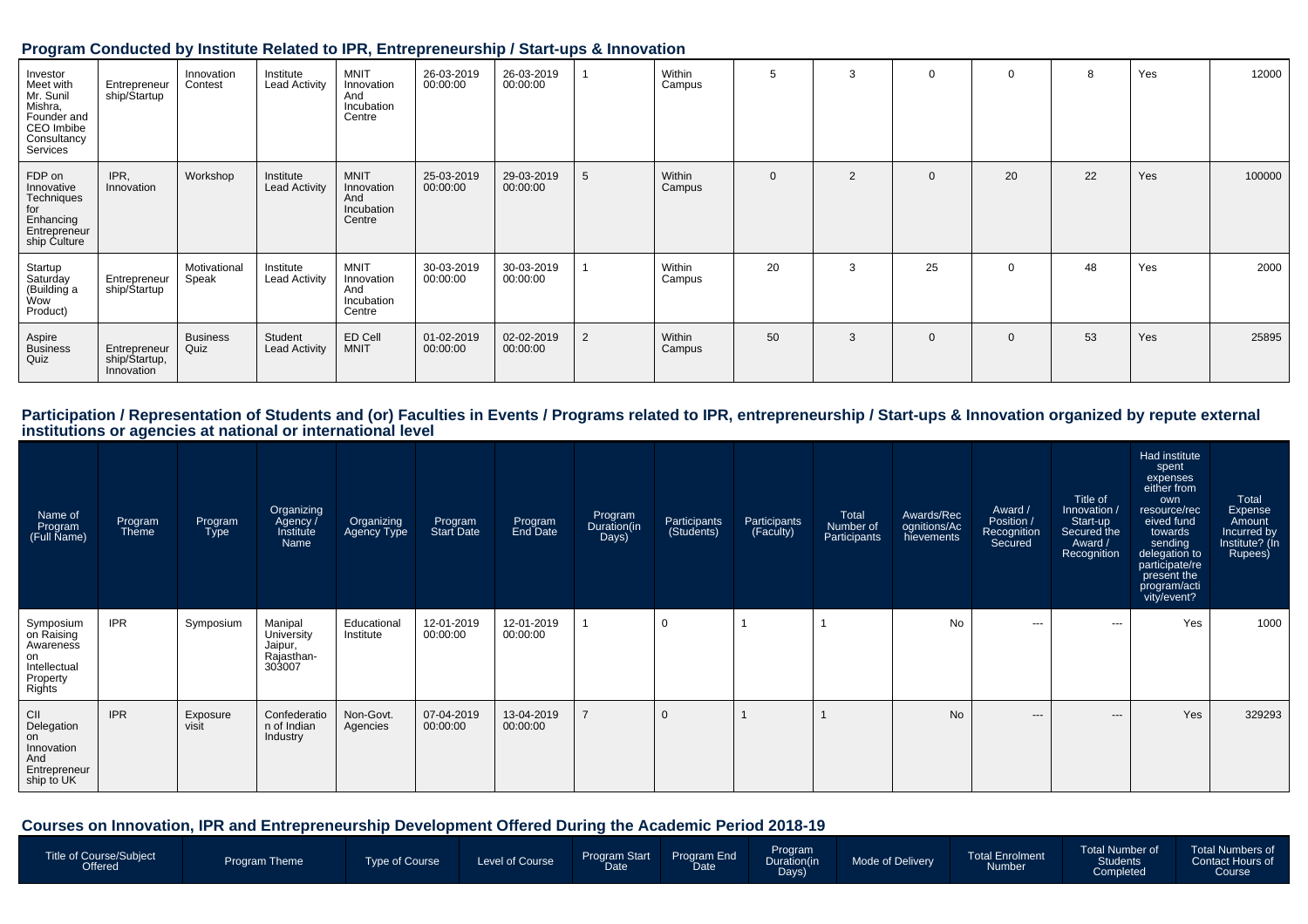| FDP on Innovative<br>Techniques for Enhancing<br><b>Entrepreneurship Culture</b>                                                  | IPR.<br>Entrepreneurship/Startup,<br>Innovation | <b>FDP</b>                | Short Term<br><b>Certificate Course</b> | 25-03-2019<br>00:00:00 | 29-03-2019<br>00:00:00 | Offline | 27 | $21 \mid 30$ |              |
|-----------------------------------------------------------------------------------------------------------------------------------|-------------------------------------------------|---------------------------|-----------------------------------------|------------------------|------------------------|---------|----|--------------|--------------|
| MDP on Innovative<br><b>Techniques for Corporate</b><br><b>Excellence (Talent And</b><br><b>Carrier Progression</b><br>Programme) | IPR.<br>Entrepreneurship/Startup,<br>Innovation | Short term<br>Certificate | Short Term<br><b>Certificate Course</b> | 18-02-2019<br>00:00:00 | 25-02-2019<br>00:00:00 | Offline | 11 |              | $11 \mid 42$ |

### **Innovation, Pre-Incubation & Incubation Centre/Facilities exists in campus**

| Name of Centre                                         | Type of Facility       | Year of Facility<br>Creation | <b>Facility Location /</b><br>Address                                                                   | Facility Incharge<br><b>Carpet Area of Facility</b>                                                                                                                                 |               | Had institute spent expenses either<br>from own resource/received fund<br>towards Establishment/Operation of<br>Pre-Incubation & Incubation<br>Centre/Facilities? | Had institute Generated Income either from<br>Services Offered by Pre-Incubation &<br>Incubation Centre/Facilities?                                                                                                                                                                                                                                                          |
|--------------------------------------------------------|------------------------|------------------------------|---------------------------------------------------------------------------------------------------------|-------------------------------------------------------------------------------------------------------------------------------------------------------------------------------------|---------------|-------------------------------------------------------------------------------------------------------------------------------------------------------------------|------------------------------------------------------------------------------------------------------------------------------------------------------------------------------------------------------------------------------------------------------------------------------------------------------------------------------------------------------------------------------|
| <b>MNIT Innovation And</b><br><b>Incubation Centre</b> | <b>Incubation Unit</b> | 2016                         | <b>MNIT Innovation And</b><br><b>Incubation Centre</b><br>Building, MNIT<br>Campus, JLN Marg,<br>Jaipur | Prof.<br>Facility<br>Jyotirmay<br>Incharge<br>Mathur<br>Name<br>Facility<br>jmathur.m<br>ech@mni<br>Incharge<br>Email<br>t.ac.in<br>95496542<br>41<br>Facility<br>Incharge<br>Phone | 70000 Sq. Ft. | Yes<br><b>Annual Capital</b><br>10085349<br>Expenditure (In<br>Rupees)<br>3502587<br>Annual<br>Operational<br>Expenditure (In<br>Rupees)                          | Yes<br>66973<br><b>Total Annual Income</b><br>from Training and<br><b>Skill Development</b><br>Services (In Rupees)<br><b>Total Annual Income</b><br>$\Omega$<br>from (Technical and<br><b>Business) Mentoring</b><br>Services (In Rupees)<br>382670<br><b>Total Annual Income</b><br>from Office Space<br>and Rental Services<br>to Start-<br>ups/Innovators (In<br>Rupees) |

#### **Grants / Funds Received by Pre-Incubation & Incubation Centre / Facilities exists in Campus**

| Name of Centre                        | Source of Grant / Fund | Agency Name                                        | Agency Type            | Had Received Grants / Funds by Pre-<br>Incubation & Incubation Centre /<br>Facilities exists in Campus? | Total Grants / Funds Received by<br>Pre-Incubation & Incubation Centre /<br>Facilities exists in Campus (In<br>Rupees) |
|---------------------------------------|------------------------|----------------------------------------------------|------------------------|---------------------------------------------------------------------------------------------------------|------------------------------------------------------------------------------------------------------------------------|
| MNIT Innovation And Incubation Centre | Funding Agency         | Department of Science And<br>Technology, New Delhi | Govt. Agency (Central) | Yes                                                                                                     | 30817970                                                                                                               |

#### **Idea / Prototype / Innovation have received Grant / funding from Pre-Incubation / Incubation Centre / Facilities**

**No Data Flled!**

# **Start-ups have received Grant / funding from Pre-Incubation / Incubation Centre / Facilities**

**No Data Flled!**

## **Co-Incubation Partnership**

| <b>Type of Partnership</b>                                             | Partnership Institute Name | Type of Support Offered | No. of Student Projects/ Ideas / Innovation /<br><b>Startups Supported</b> | Date of MOU / Agreement Signed on |
|------------------------------------------------------------------------|----------------------------|-------------------------|----------------------------------------------------------------------------|-----------------------------------|
| Incubation Services/Support Received from<br>Other Institute/Incubator | I Build Hub                | Mentoring, Networking   |                                                                            | 20 21-03-2017                     |